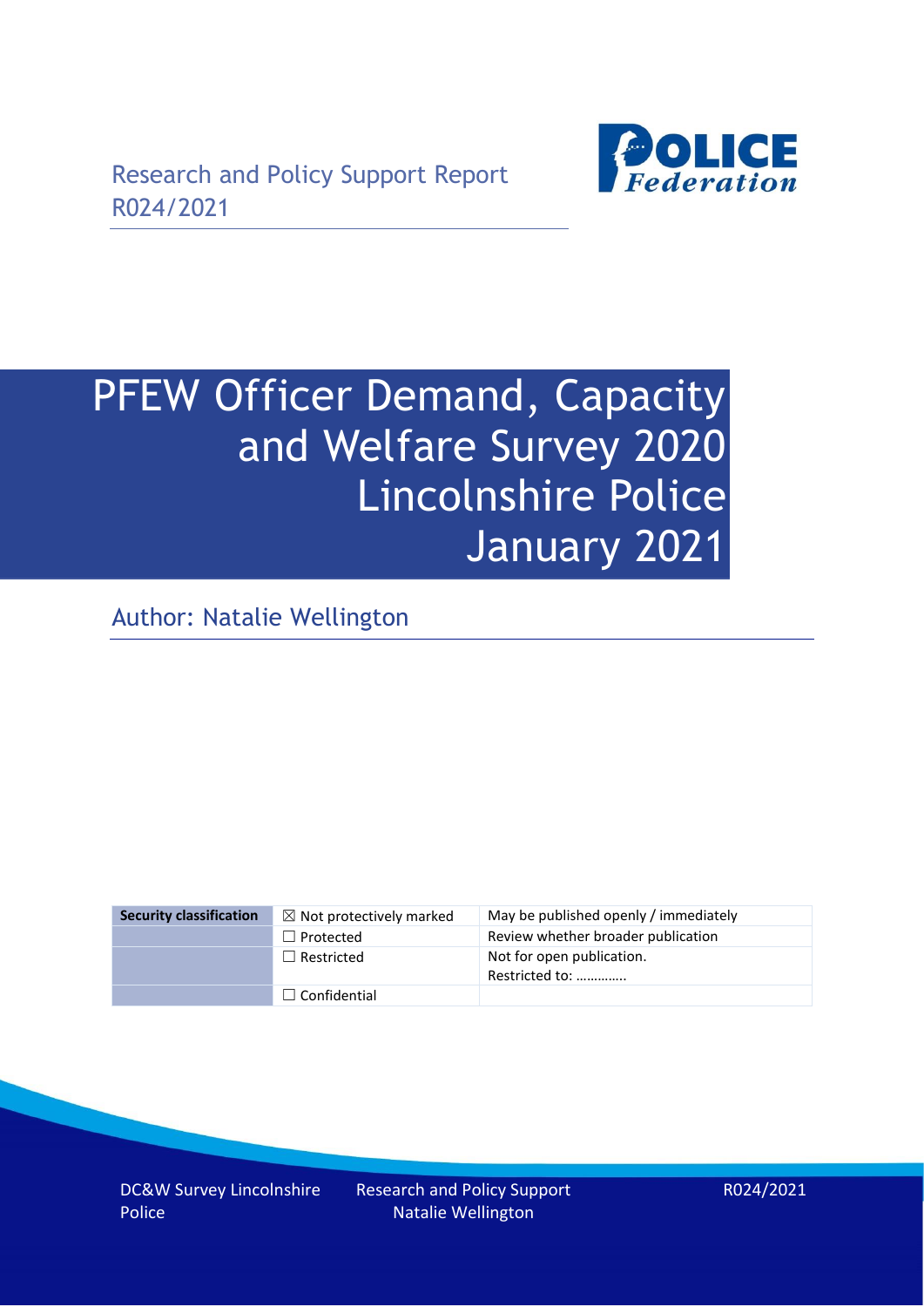# **CONTENTS**

| 2.          |                                                            |  |
|-------------|------------------------------------------------------------|--|
| 3.          |                                                            |  |
| 4.          |                                                            |  |
| 5.          |                                                            |  |
| 6.          |                                                            |  |
| $7_{\cdot}$ | ORGANISATIONAL SUPPORT FOR MENTAL HEALTH AND WELLBEING  17 |  |
| 8.          |                                                            |  |
|             |                                                            |  |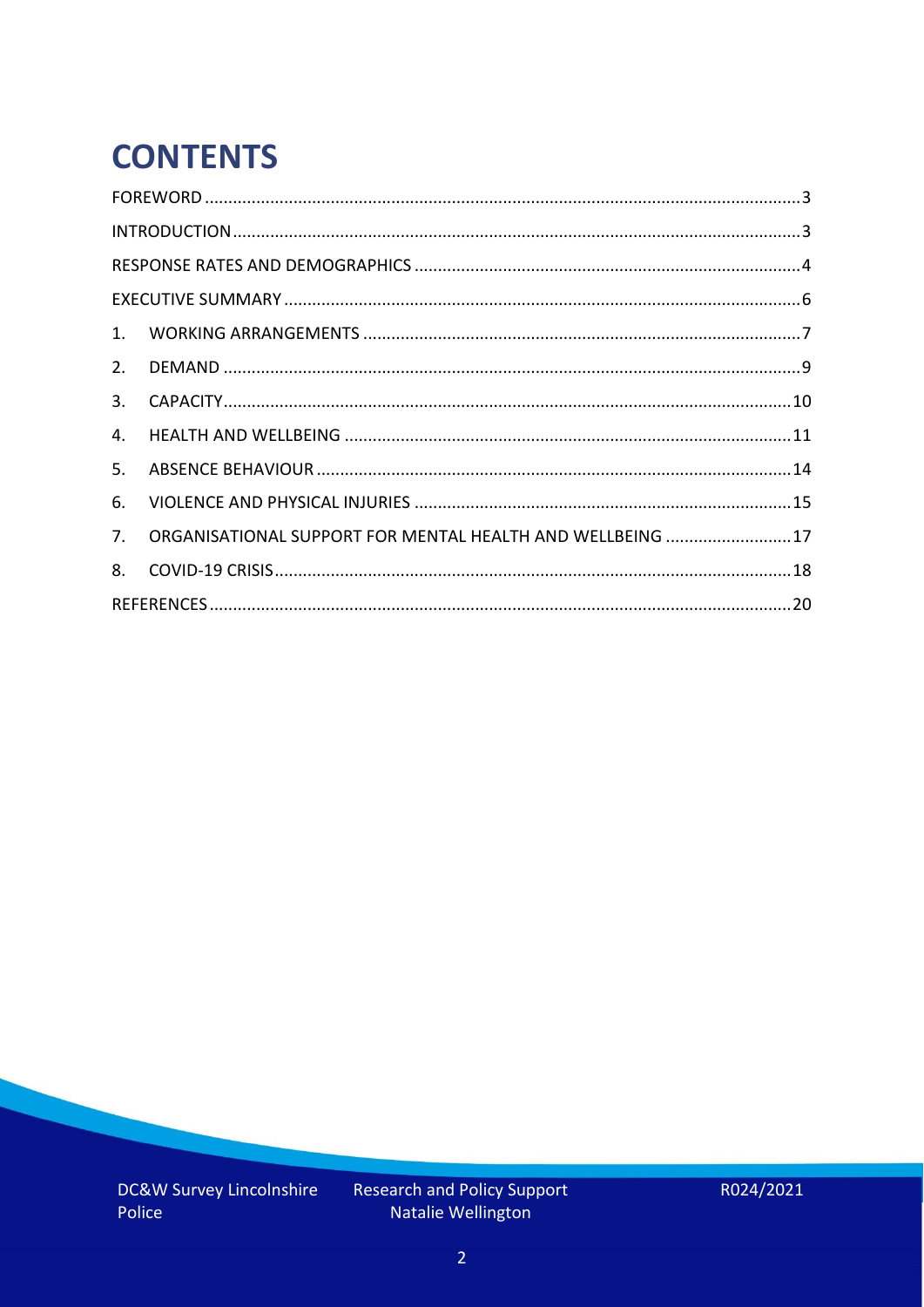### <span id="page-2-0"></span>**FOREWORD**

#### <span id="page-2-1"></span>**INTRODUCTION**

The Demand, Capacity and Welfare Survey is a biennial survey that started in 2016. This was in response to unprecedented budgetary cuts and a 14% fall in officer numbers over a seven year period from a high of 142,056 in 2009 to 122,748 in March 2016. <sup>i</sup> Evidence from a focus group study conducted by the PFEW<sup>ii</sup> also highlighted that these reductions may have been having a negative effect on officers' individual wellbeing. It was within this context that the Police Federation of England and Wales (PFEW) began a biennial Demand, Capacity and Welfare Survey. The 2020 PFEW Demand, Capacity and Welfare Survey is the third iteration of the survey. Due to the current global health crisis we have included questions specific to COVID-19, in order to help us to better understand the impacts of working within the police service during this crisis and officers' experiences on the ground. We have reported personal impacts in a specific section and organisational impacts are reported at contextually appropriate points throughout the report, to enable comparisons with other relevant items (for example we have included the results for the question asking whether COVID-19 has had an impact on single-crewing within the same section as the results for the question regarding frequency of single-crewing).

This report provides a summary of responses to key questions from the 2020 PFEW Officer Demand, Capacity and Welfare Survey from respondents in Lincolnshire Police.

Where appropriate, details of average responses from previous years, or the police service as a whole, are also presented.<sup>1</sup> However, differences across these figures have not been tested to assess whether they are statistically significant;<sup>2</sup> therefore, any and all differences reported are for guidance only and must be treated with caution. When comparing forcelevel data across years, a dash (–) is used, when applicable, to indicate where a force report was not provided due to small sample sizes.

Please be aware that the total number of responses for each item may vary slightly as not all items were answered by all respondents, and all percentages are rounded to the nearest

 $1$  Data were weighted at a national level on the basis of respondents' force to ensure that each force were proportionally represented within the national sample; no weightings were applied at a force level. More information about weightings can be found in the 2020 Technical Annex R098/2020.

 $2$  As all the data are derived from samples of the population, rather than the whole population, percentage figures calculated are strictly speaking estimates, rather than exact measures. This means that every figure has a margin of error associated with it. Hence a very small percentage difference year on year may be due to sampling, rather than to actual changes.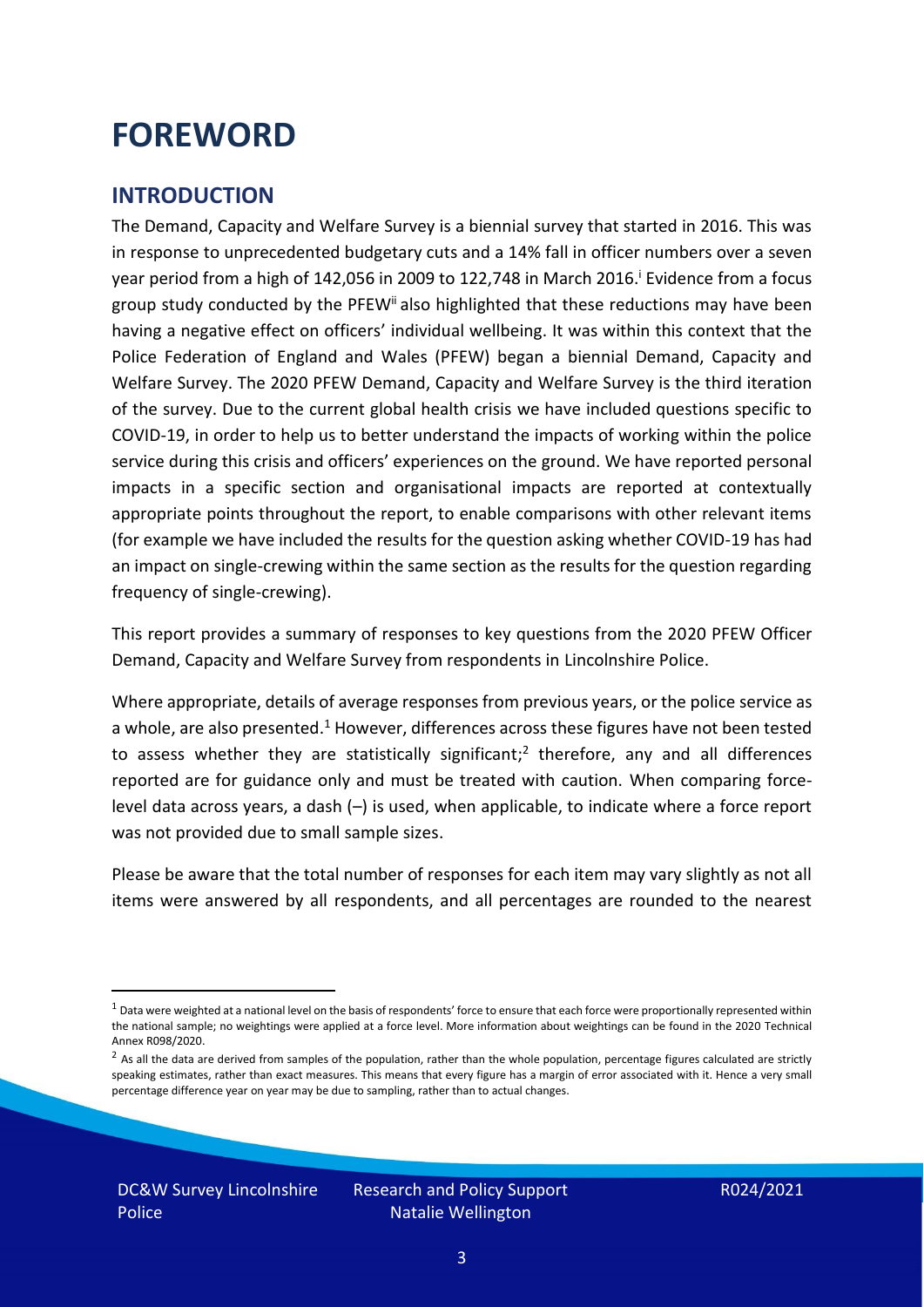whole number. In addition, the actual differences between any and all groups may be quite small, and these details should be considered when interpreting the data.

#### <span id="page-3-0"></span>**RESPONSE RATES AND DEMOGRAPHICS**

Survey responses were gathered over a seven-week period between October and November 2020. All officers of the federated ranks in England and Wales were eligible to participate. Analyses were conducted on a sample of 12,471 responses drawn from all 43 forces across England and Wales. The national response rate for the 2020 survey was 10%.

Overall, 3% of respondents (n=423) to the survey declined to state which force they belonged to. These responses have been included within the national data but are excluded from force-level analyses. $3$ 

133 responses were received from Lincolnshire Police, representing a response rate of around 13% (based on March 2020 Home Office figures of officer headcount).<sup>iii</sup> The margin of error for this report has been calculated using the size of the sample and population. At a 95% confidence level, this force report has a 8% margin of error. If the margin of error is less than 5%, it can be considered to be within the normal bounds of academic rigour.<sup>4</sup> If this threshold has not been met, the results from this report must be interpreted with caution.

63% of responses from Lincolnshire Police were received from male officers and 33% of responses were from female officers. The other 4% preferred not to say or identified in another way. In regards to rank, 70% of respondents from Lincolnshire Police were Constables, 20% were Sergeants, 9% were Inspectors, and 1% were Chief Inspectors. 2% of responses from Lincolnshire Police were received from Black and Minority Ethnic (BME) officers.

DC&W Survey Lincolnshire Police

<sup>&</sup>lt;sup>3</sup> Please see the 2020 Technical Annex R098/2020 for excluded cases.

<sup>&</sup>lt;sup>4</sup> The generally accepted academic standards is a 95% confidence level with a 5% (or less) margin of error.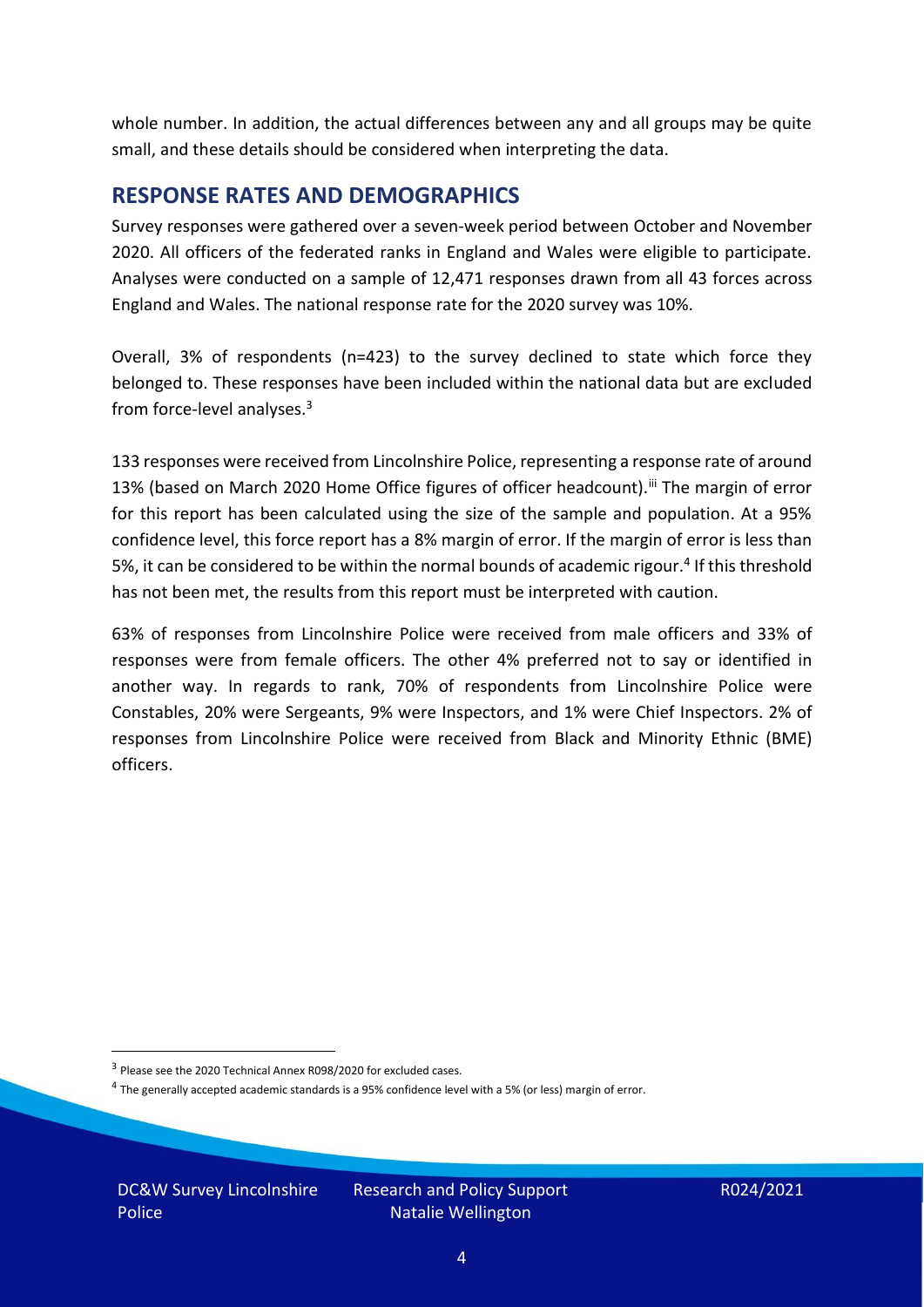### **INFOGRAPHIC**

### **Who responded?**

**133** responses were received from Lincolnshire Police, representing a **13%** response rate.



DC&W Survey Lincolnshire Police

Research and Policy Support Natalie Wellington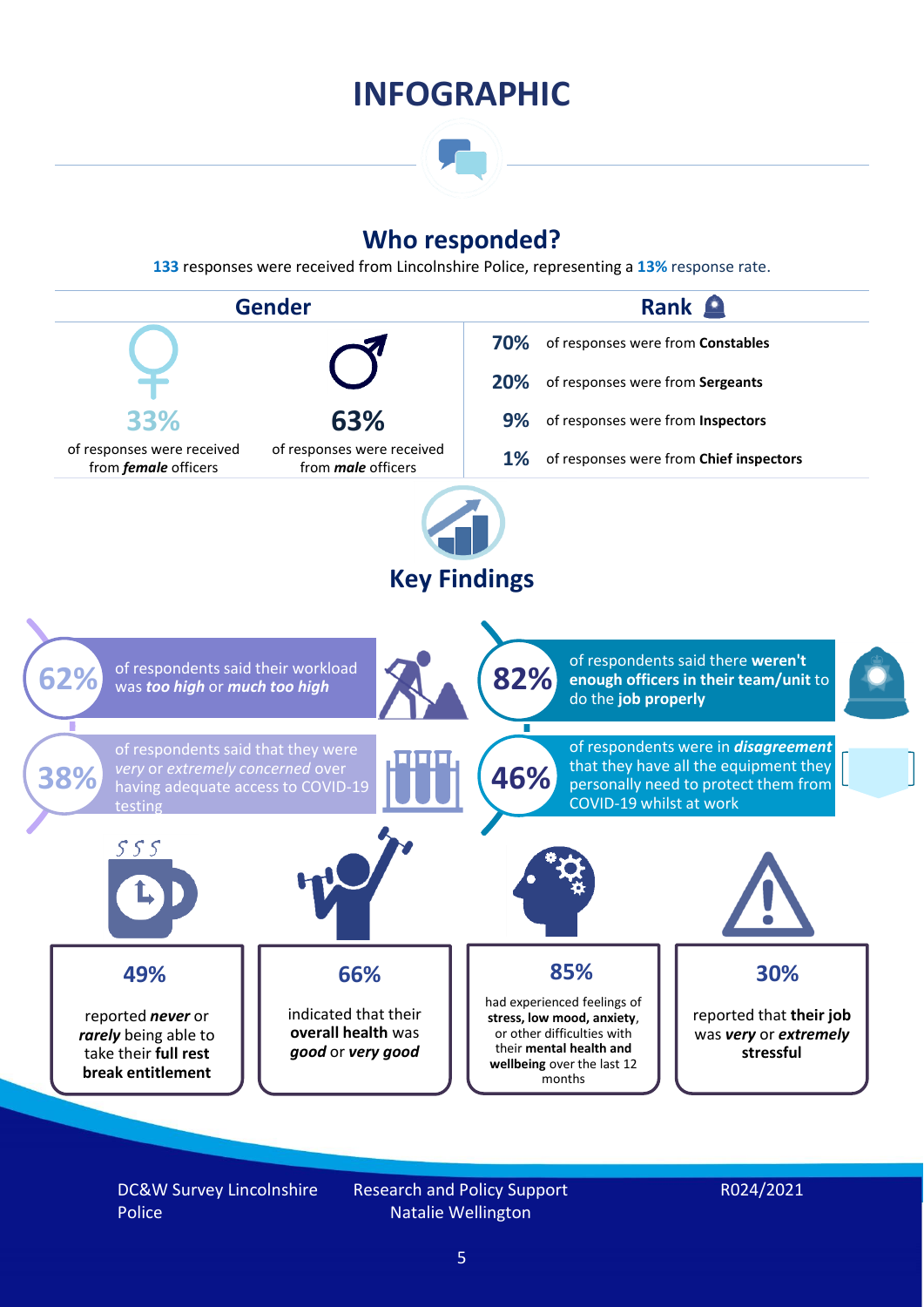## <span id="page-5-0"></span>**EXECUTIVE SUMMARY**

- **133** responses were received from Lincolnshire Police, representing a response rate of around **13%**.
- The average (mean) rating for **overall job satisfaction** for respondents was **5/10**.
- **90%** reported being **single-crewed** *often* or *always* and **20%** reported being **singlecrewed** *more often* due to **COVID-19**.
- **49%** of respondents reported *never* or *rarely* being able to take their **full rest break entitlement**; *lower than* the proportion in 2018 (59%).
- **62%** of respondents reported that their **workload** is currently *too high*, or *much too high*; *lower than* the proportion in 2018 (80%).
- **82%** of respondents said there **weren't enough officers in their team/unit** to do the **job properly**.
- The average (mean) **overall life satisfaction** rating was **6/10**. This can be compared to the national average of 6/10.
- **66%** of respondents indicated that their **overall health** was *good* or *very good.*
- **30%** of respondents said that they viewed their job as *very* or *extremely* **stressful**. This was *lower than* the proportion in 2018 (48%).
- **85%** of respondents indicated that they had **experienced feelings of stress, low mood, anxiety, or other difficulties with their health and wellbeing** over the last 12 months.
- **23%** of respondents reported that they had suffered **one or more injuries** that required medical attention as a result of **work-related violence** in the last year.
- **13%** of respondents reported that they had suffered **one or more injuries** that required medical attention as a result of **work-related accidents** in the last year.
- **27%** of respondents reported that they were *very* or *extremely worried* about the **impact that the COVID-19 crisis will have on them personally**.
- **2%** of respondents reported that they *have* or *have had* **COVID-19** confirmed by a positive antigen or antibody test.
- **46%** of respondents reported that they *disagreed* or *strongly disagreed* that they **have all the equipment they personally need to protect them from COVID-19 whilst at work**.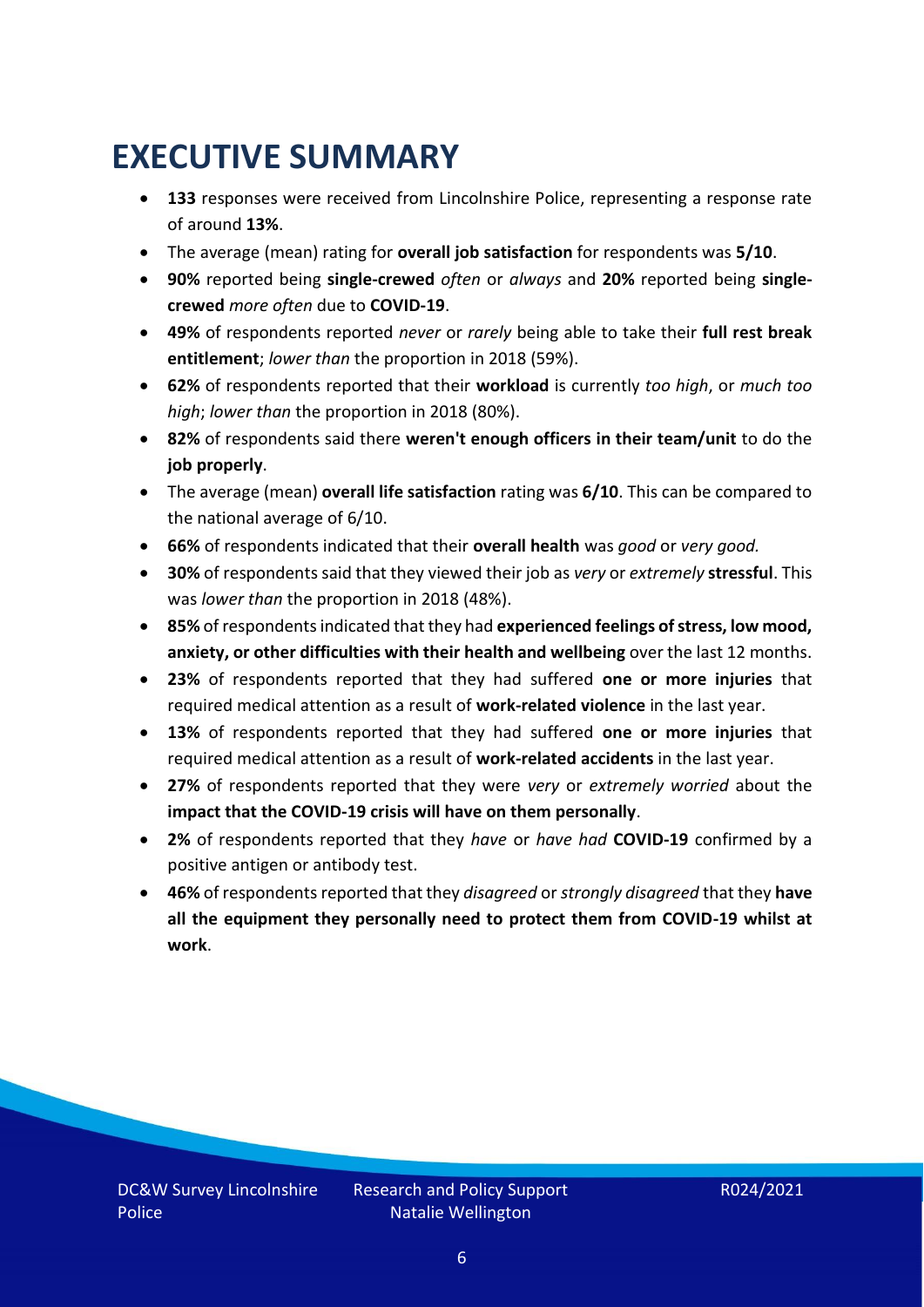### <span id="page-6-0"></span>**1. WORKING ARRANGEMENTS**

### **1.1. OVERALL JOB SATISFACTION**

Respondents were asked to rate their overall job satisfaction between 0 and 10, where 0 was 'not at all satisfied' and 10 was 'completely satisfied.' The average (mean) rating for overall job satisfaction for respondents from Lincolnshire Police was 5/10 (range 0-10), with 42% of respondents reporting an overall job satisfaction rating of *4* or *less*. This can be compared to the national average of 5/10 (range 0-10), and 37% of respondents reporting an overall job satisfaction rating of *4* or *less*.

#### **1.2. SHIFT LENGTH**

14% of respondents from Lincolnshire Police reported that their formal shift duration was more than the 8-10 hours advised by the Health and Safety Executive<sup>iv</sup> and the Police Negotiating Board,<sup>v</sup> and 13% of respondents indicated a shift length of 12 hours or *more*. 9% of the national sample indicated that their formal shift duration was more than 8-10 hours, and 7% indicated a shift length of *12 hours* or *more*. 5

#### **1.3. SINGLE-CREWING**

Among respondents from Lincolnshire Police, for whom this item was applicable, 90% reported being single-crewed either *often* or *always* over the previous 12-month period. This can be compared with 58% of respondents from the national sample.<sup>6</sup>

Due to COVID and the social distancing regulations implemented by the UK government, forces may have changed their normal operational procedures around crewing in order to reduce opportunities for infection between colleagues. The NPCC released guidance stating that when officers are double crewed a surgical Type IIR face mask should be worn in an enclosed space, such as a vehicle or personnel carrier, when social distancing cannot be achieved.<sup>vi</sup> However, some of the units may have decided to reduce the risk further by limiting double crewing or placing officers in bubbles. As such, in this year's iteration of the survey we wanted to ask an additional query about COVID-19 in relation to crewing levels, to see if crewing levels were affected by this. The findings were that 20% from Lincolnshire Police reported being single-crewed *more often* due to COVID-19.

DC&W Survey Lincolnshire Police

<sup>&</sup>lt;sup>5</sup> Respondents that reported not applicable were removed from force-level and national analysis.

 $<sup>6</sup>$  Respondents that reported not applicable were removed from force-level and national analysis.</sup>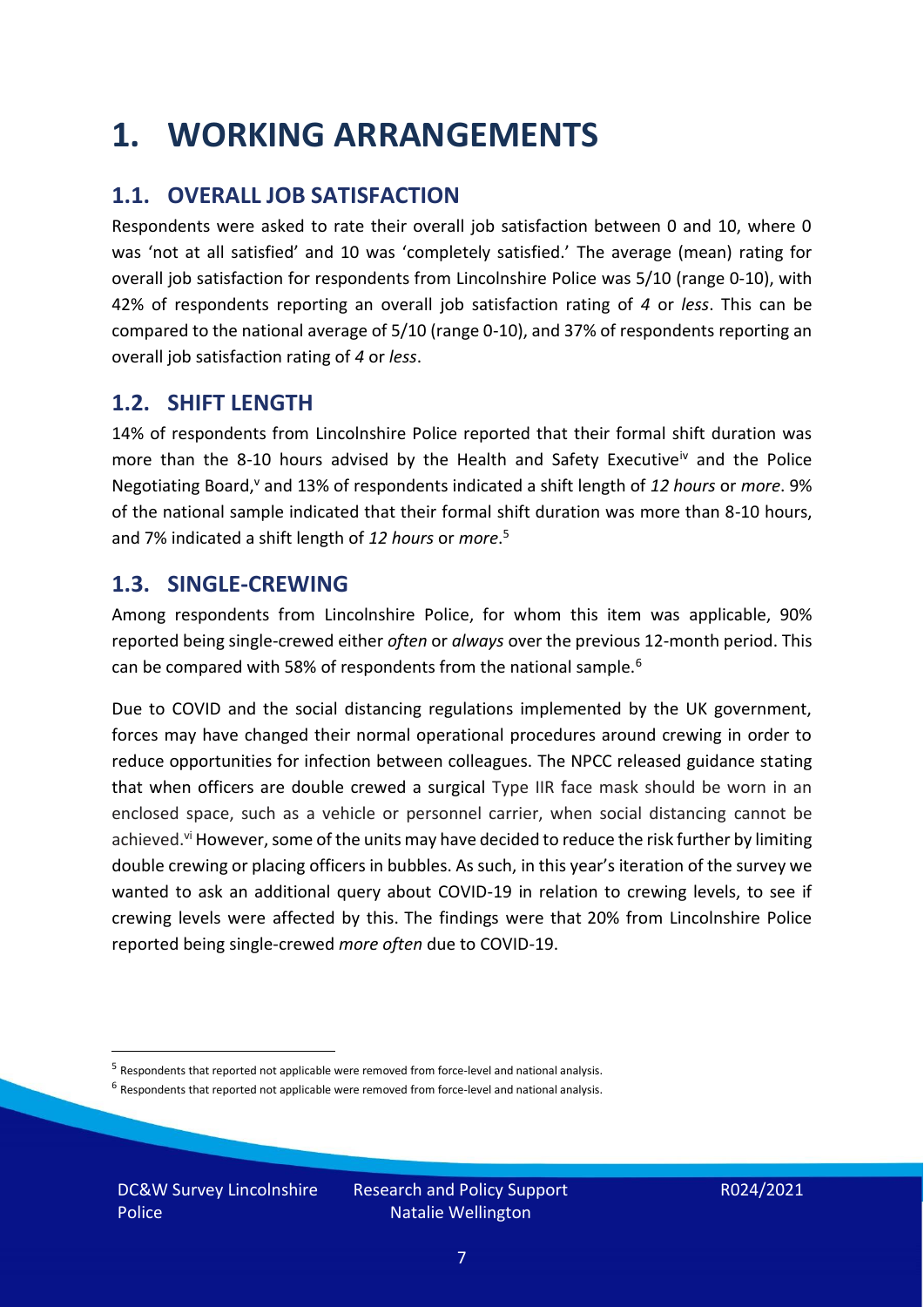### **1.4. BREAKS, REST DAYS AND ANNUAL LEAVE**

49% of respondents from Lincolnshire Police reported *never* or *rarely* being able to take their full rest break entitlement, and 59% reported having had *two* or *more* rest days cancelled in the previous 12-month period. Furthermore, 73% of respondents from Lincolnshire Police told us that they had a request for annual leave refused *once* or *more* in the previous 12 month period.

Historical comparisons for items relating to breaks, rest days and annual leave for Lincolnshire Police, are also provided in *Table 1* below.

| Table 1: Force level figures for breaks, rest days<br>and annual leave                                       | 2016 | 2018 | 2020 |
|--------------------------------------------------------------------------------------------------------------|------|------|------|
| Reported being never or rarely able to take full<br>rest break entitlement                                   |      | 59%  | 49%  |
| Reported having two or more rest days<br>cancelled in the previous 12 months                                 |      | 72%  | 59%  |
| Reported having a request for annual leave<br>refused once or more in the previous 12<br>months <sup>7</sup> |      | 71%  | 73%  |

DC&W Survey Lincolnshire Police

<sup>&</sup>lt;sup>7</sup> Please note, there were moderate changes to the question wording and response scale for this item between the 2016 and 2018 iterations of this survey. Please take this into consideration when interpreting any and all differences in the findings between these years, as altering the way in which a question is framed may unintentionally affect the way in which an individual responds.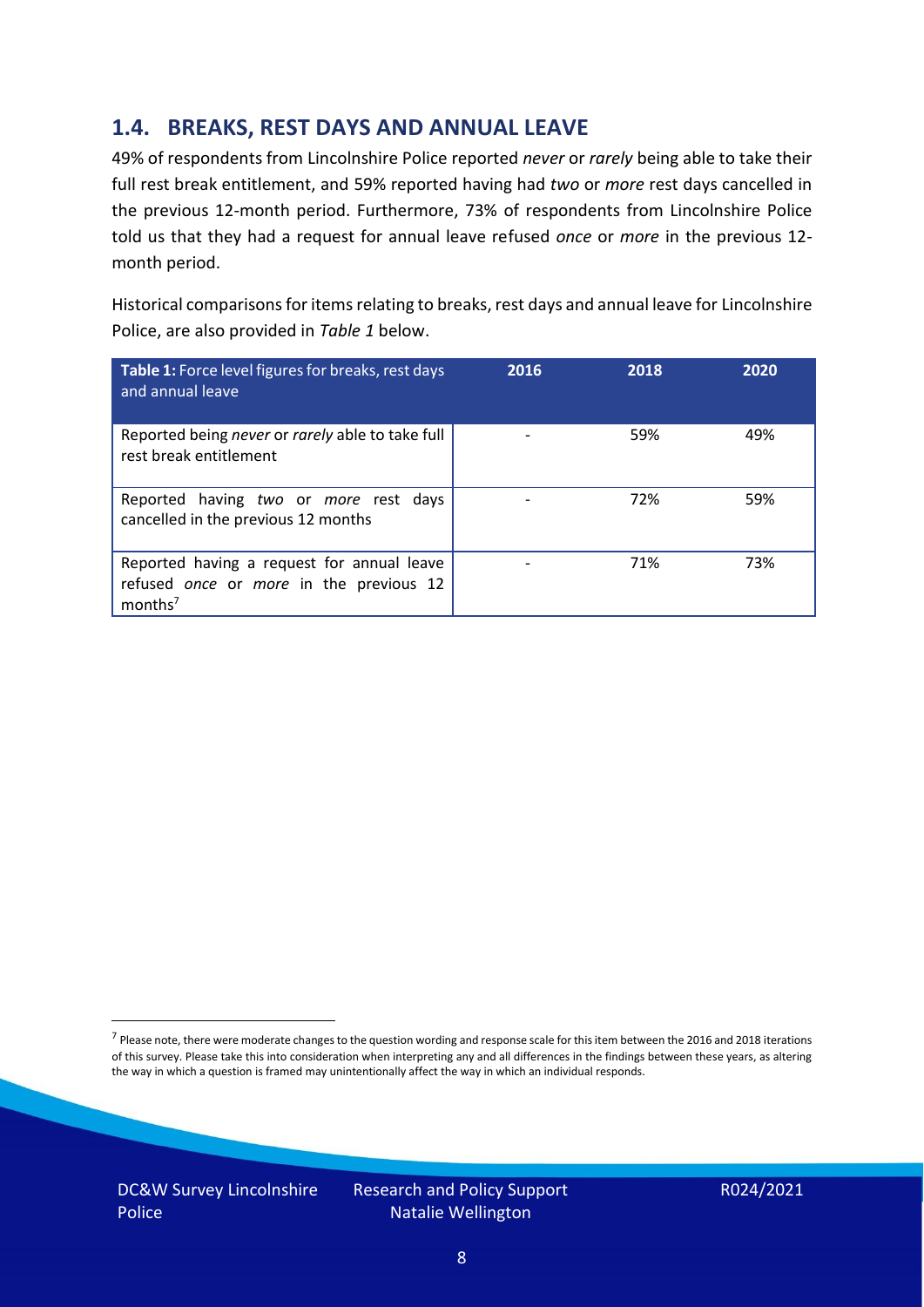# <span id="page-8-0"></span>**2. DEMAND**

### **2.1. WORKLOAD**

62% of respondents from Lincolnshire Police told us that their workload is currently *too high*, or *much too high*. An historical comparison for both national and local proportions for workload are displayed in *Table 2* below.

| Table 2: Proportion of respondents reporting<br>that their workload was too high or much too<br>high in the previous 12-month period | 2016 | 2018 | 2020 |
|--------------------------------------------------------------------------------------------------------------------------------------|------|------|------|
| Force-level figures                                                                                                                  |      | 80%  | 62%  |
| National figures                                                                                                                     | 66%  | 72%  | 60%  |

#### **2.2. AMOUNT AND PACE OF WORK**

89% of respondents from Lincolnshire Police *disagreed* or *strongly disagreed* that they generally have enough officers to manage all the demands being made on them as a team/unit.

Furthermore, 9% *agreed* or *strongly agreed* that they had enough time to engage in proactive policing in their team/unit. An historical comparison for both national and local proportions for this item are displayed in *Table 3* below.

| <b>Table 3: Proportion of respondents reporting</b><br>that they agreed or strongly agreed that they<br>had enough time to engage in proactive<br>policing in their team/unit | 2016 | 2018 | 2020 |
|-------------------------------------------------------------------------------------------------------------------------------------------------------------------------------|------|------|------|
| Force-level figures                                                                                                                                                           |      | 5%   | 9%   |
| National figures                                                                                                                                                              | 13%  | 9%   | 14%  |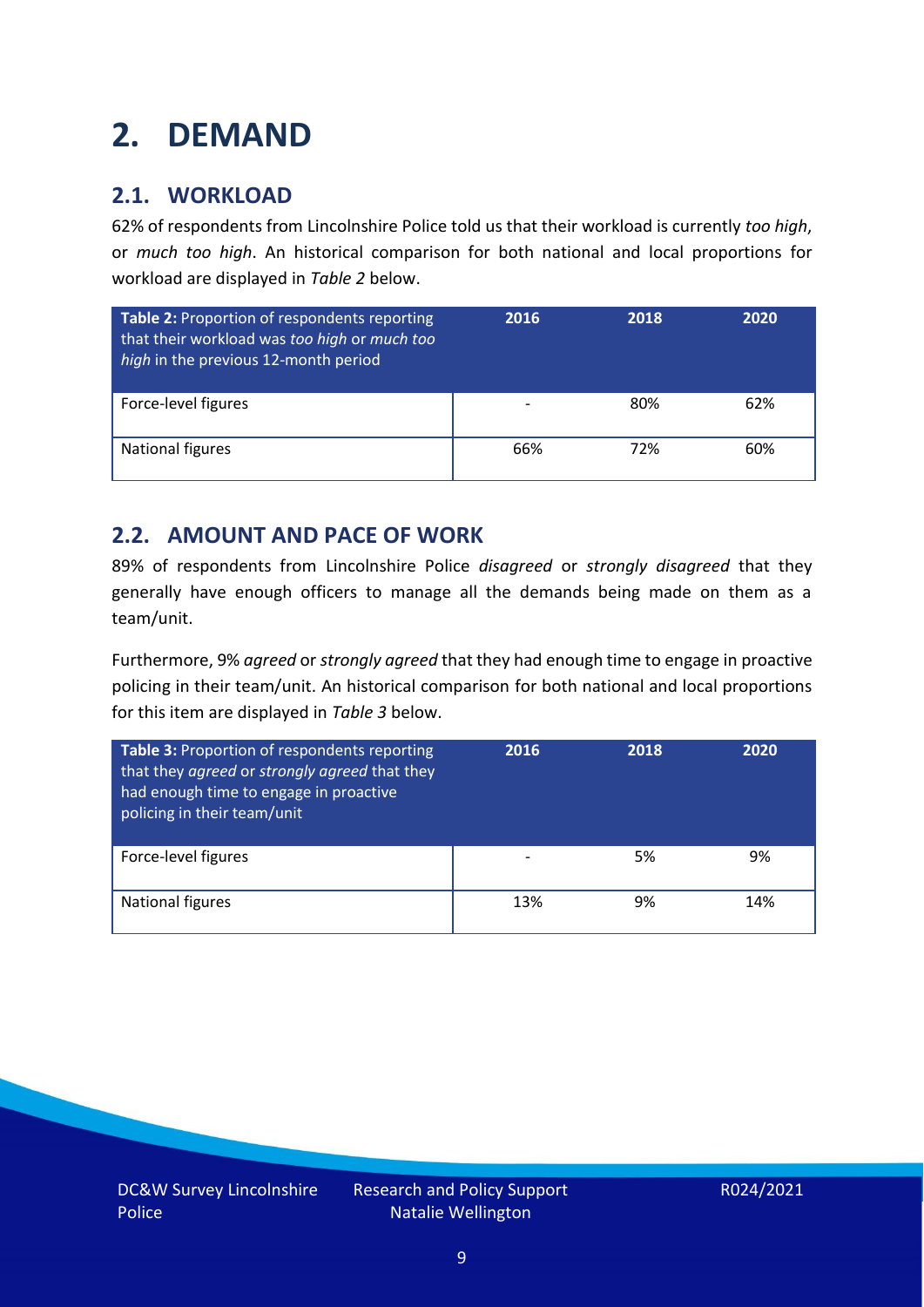# <span id="page-9-0"></span>**3. CAPACITY**

### **3.1. MINIMUM OFFICER STAFFING**

72% of respondents from Lincolnshire Police indicated that their team or unit had a minimum officer staffing level.

Among respondents whose team or unit had a minimum officer staffing level, 22% indicated that this level was *never* or *rarely* achieved.

Respondents were asked how often minimum staffing levels have been met compared to before the COVID-19 crisis. 41% reported minimum staffing levels being met *less frequently* compared to before the COVID-19 crisis.

### **3.2. OFFICER STAFFING ARRANGEMENTS**

79% of respondents *disagreed* or *strongly disagreed* that the way officer staffing levels are determined in their team/unit seems to be effective. Historical comparisons for this item and one other key item, relating to capacity to deal with demand for Lincolnshire Police, are provided in *Table 4* below.

| <b>Table 4:</b> Force level figures for key items relating to capacity                  |      |                                                               |      |  |
|-----------------------------------------------------------------------------------------|------|---------------------------------------------------------------|------|--|
| <b>Statements</b>                                                                       |      | Proportion of respondents who<br>disagreed with the statement |      |  |
|                                                                                         | 2016 | 2018                                                          | 2020 |  |
| The way officer staffing levels are determined in my<br>team/unit seems to be effective |      | 82%                                                           | 79%  |  |
| There are enough officers in my team/unit for me to do<br>my job properly               |      | 90%                                                           | 82%  |  |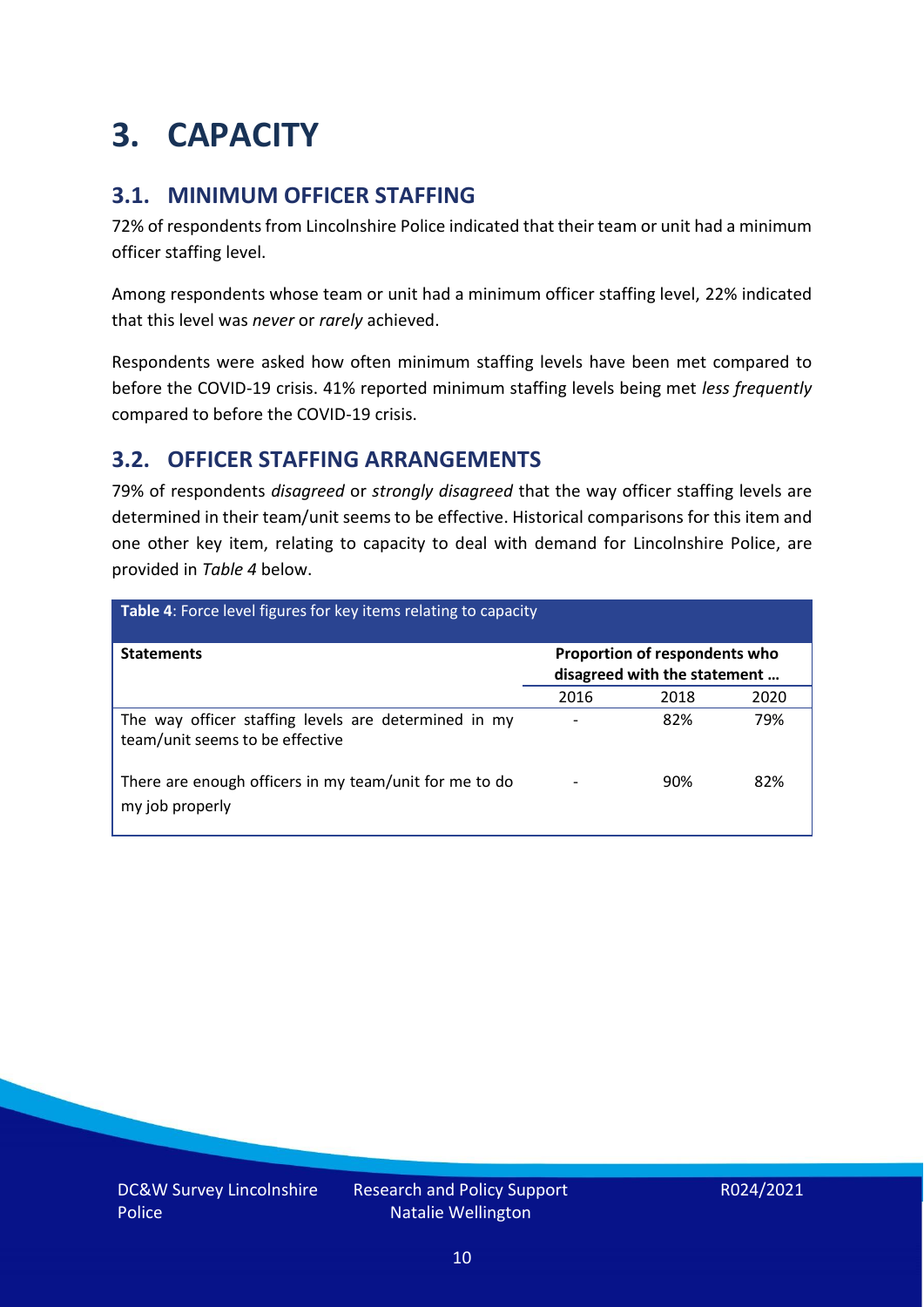### <span id="page-10-0"></span>**4. HEALTH AND WELLBEING**

### **4.1. OVERALL LIFE SATISFACTION AND WORTHWHILENESS**

Respondents were asked to rate their overall life satisfaction on a scale from 0 to 10, where 0 was *'Not at all satisfied'* and 10 was *'Completely satisfied'*. Furthermore, respondents were also asked to rate how worthwhile they feel the things they do in their life are on a scale from 0 to 10, where 0 was *'Not at all worthwhile'* and 10 was *'Completely worthwhile'.* These two items replicate the overall life satisfaction and overall worthwhileness questions posed within the Annual Population Survey by the Office for National Statistics (UK) and were included in the Demand, Capacity and Welfare Survey to enable benchmarking against the general population. vii

The average (mean) overall life satisfaction rating for the general population was 7 out of 10. The average (mean) rating for Lincolnshire Police was 6 out of 10, with 20% of respondents reporting a low overall life satisfaction rating of *4* or *less*. These results can be compared to the national average of 6/10, with 23% of respondents reporting a low overall life satisfaction rating of *4* or *less*.

The average (mean) overall worthwhileness rating for the general population was 7 out of 10. The average (mean) rating for Lincolnshire Police was 7 out of 10, with 18% of respondents reporting a low overall worthwhileness rating of *4* or *less*. These results can be compared to the national average of 7/10, with 18% of respondents reporting a low overall worthwhileness rating of *4* or *less*.

### **4.2. OVERALL PHYSICAL HEALTH**

Respondents were asked to rate their overall health on a scale from *very good* to *very poor*. An historical comparison for both national and local proportions for this item are in *Table 5* below.

| Table 5: Self-rated overall physical health |                       | 2016 | 2018 | 2020 |
|---------------------------------------------|-----------------------|------|------|------|
|                                             | Poor or very poor     |      | 6%   | 8%   |
| Force-level figures                         | Neither good nor poor |      | 23%  | 26%  |
|                                             | Good or very good     |      | 71%  | 66%  |
|                                             | Poor or very poor     | 12%  | 7%   | 9%   |
| National figures                            | Neither good nor poor | 23%  | 17%  | 20%  |
|                                             | Good or very good     | 65%  | 77%  | 71%  |

DC&W Survey Lincolnshire Police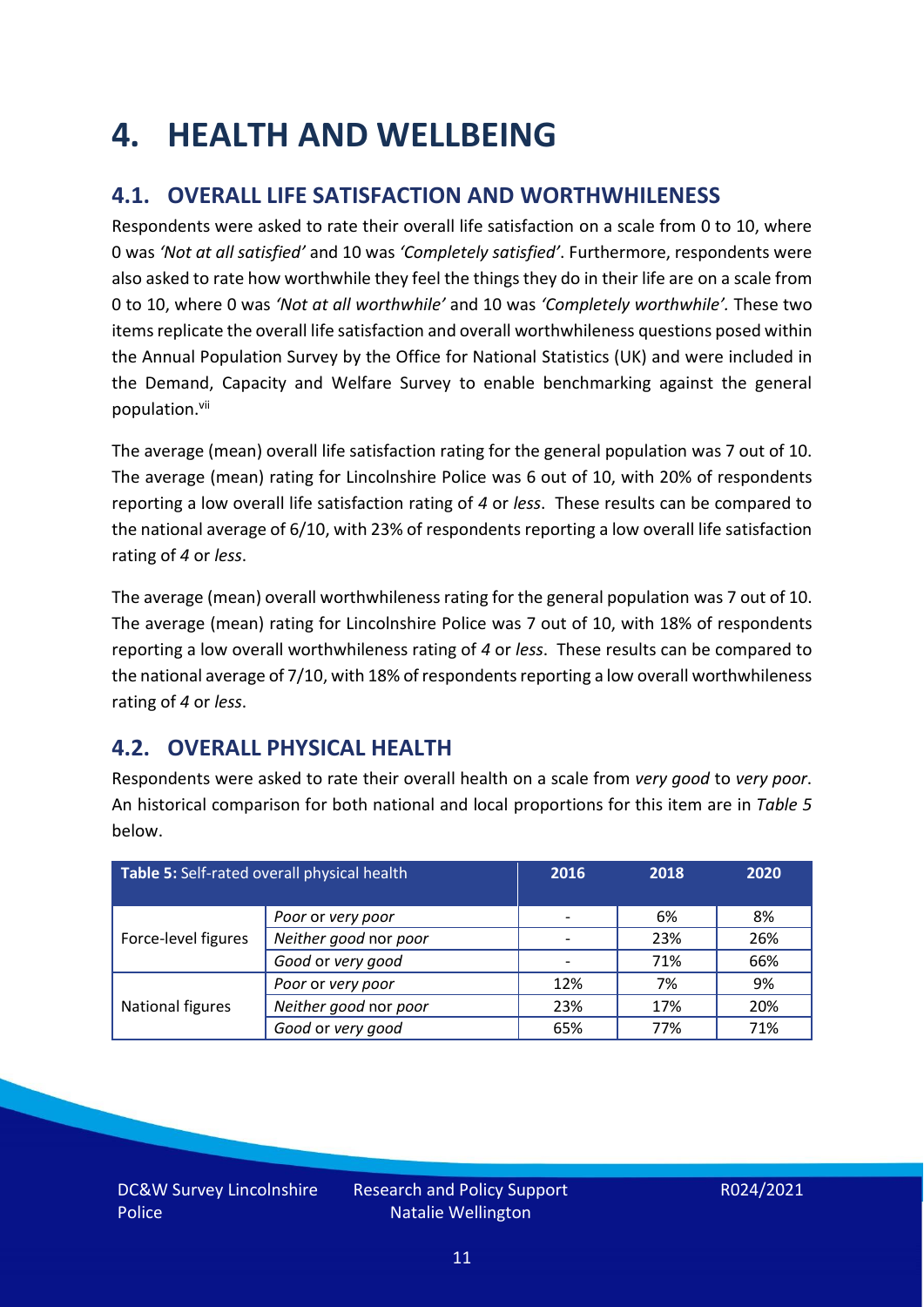#### **4.3. SINGLE-ITEM INDICATORS FOR MENTAL HEALTH**

#### **4.3.1. ANXIETY AND HAPPINESS**

Overall anxiety was measured using a single-item measure. Respondents were asked to rate how anxious they had felt the day before on a scale from 0 to 10, where 0 was *'Not at all anxious'* and 10 was *'Completely anxious'*. Overall happiness was also measured using a single-item measure and respondents were asked to rate how happy they had been the day before on a scale from 0 to 10, where 0 was *'Not at all happy'* and 10 was *'Completely happy'*. These items replicate the overall anxiety and overall happiness questions posed within the Annual Population Survey by the Office for National Statistics (UK) and were chosen to enable benchmarking against the general population.<sup>viii</sup>

The average (mean) overall anxiety rating for the general population was 4 out of 10, with 36% of respondents reporting a high overall anxiety rating of *6* or *more*. <sup>8</sup> The average (mean) rating for Lincolnshire Police was 4 out of 10, with 36% of respondents reporting a high overall anxiety rating of *6* or *more*. These results can be compared to the national average of 4/10, with 35% of respondents reporting a high overall anxiety rating of *6* or *more*. 9

The average (mean) overall happiness rating for the general population was 7 out of 10. The average (mean) rating for Lincolnshire Police was 6 out of 10, with 22% of respondents reporting a low overall happiness rating of *4* or *less*. These results can be compared to the national average of 6/10, with 25% of respondents reporting a low overall happiness rating of *4* or *less*.

#### **4.3.2. STRESS**

Work related stress was measured using a single-item measure. 30% of respondents from Lincolnshire Police said that they viewed their job as *very* or *extremely stressful*.

This is *lower than* the proportion reported in the national sample (33%) and *lower than* the proportion reported by Lincolnshire Police in 2018 (48%).

Stress outside of work was assessed using an adaptation of the work-related stress measure. 11% of respondents from Lincolnshire Police said that they viewed their life outside of work as *very* or *extremely stressful*.

<sup>&</sup>lt;sup>8</sup> Please note that proportions for other wellbeing measures were not provided

 $9$  Overall scores for anxiety have been grouped and reported differently to life satisfaction, worthwhileness and happiness. The percentage of respondents scoring a high rating of *6* or *more* has been reported, as higher scores for anxiety are commonly associated with lower individual wellbeing. Whereas, the percentage of respondents scoring a very low rating of *4* or *less* has been reported for life satisfaction, worthwhileness and happiness, as lower scores on these measures are commonly associated with lower individual wellbeing.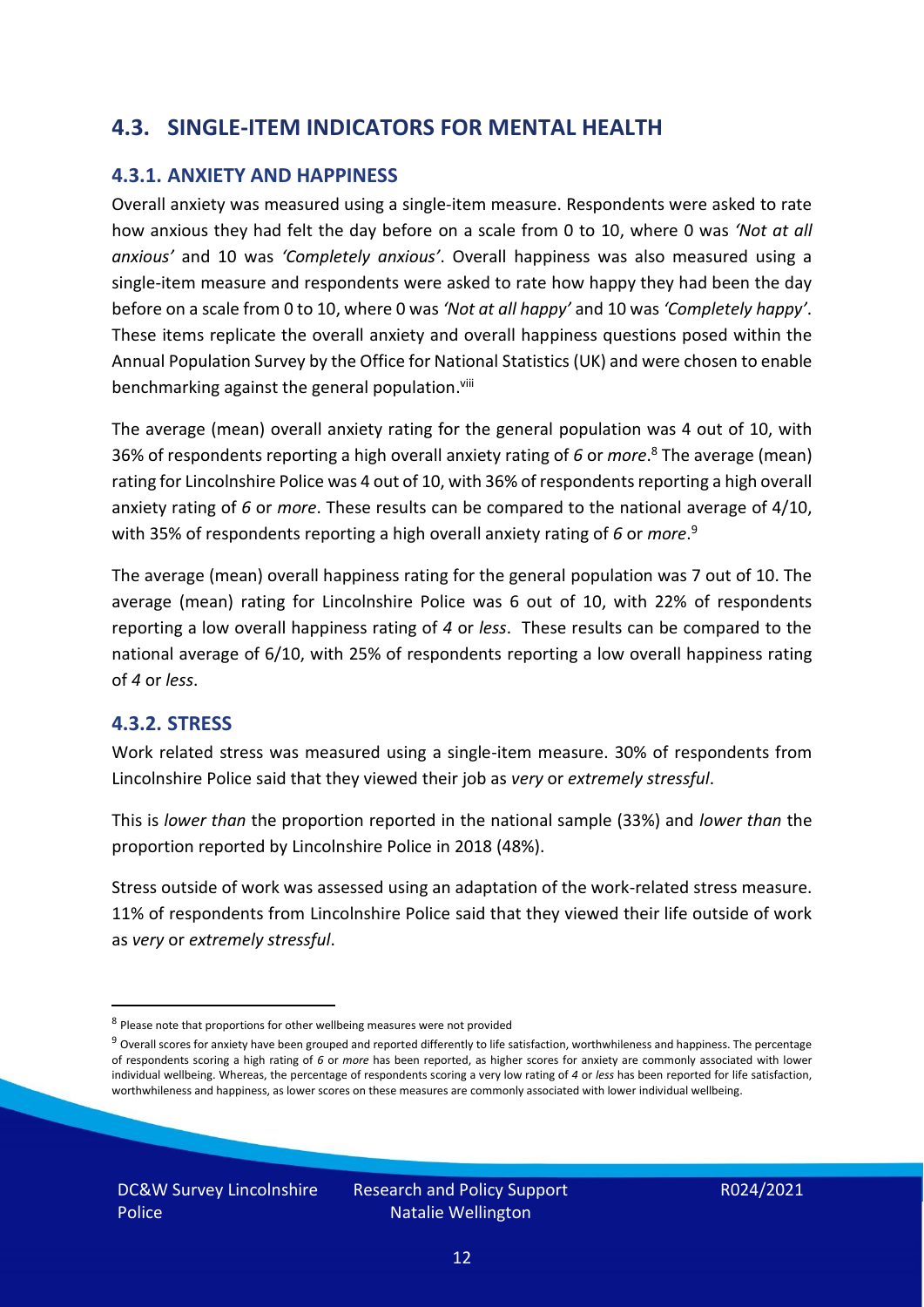#### **4.3.4. MENTAL HEALTH OVERVIEW**

A top-level broad overview of mental health and wellbeing was established using an item that asked respondents to indicate whether they had experienced feelings of stress, low mood, anxiety, or other difficulties with their health and wellbeing over the last 12 months. 85% of respondents from Lincolnshire Police indicated that they had experienced feelings of stress, low mood, anxiety, or other difficulties with their health and wellbeing over the last 12 months; with 90% of these respondents also indicating that these feelings were caused by, or made worse by work.

#### **4.3.5. MENTAL WELLBEING**

Respondents' mental wellbeing was measured using the Short Warwick-Edinburgh Mental Wellbeing Scale,<sup>ix</sup> which asked them to rate their experience during the last two weeks for seven positively framed items. A metric score was calculated which indicated participants' overall wellbeing. The higher the score is, the better their overall wellbeing is thought to be.<sup>10</sup>

The metric score for Lincolnshire Police is presented in *Table 6* below across years. This is also alongside the metric score for the national sample across years.

| <b>Table 6:</b> Average (mean) metric score for the Short Warwick-<br>Edinburgh Mental Wellbeing Scale | 2016                     | 2018 | 2020 |
|--------------------------------------------------------------------------------------------------------|--------------------------|------|------|
| Force-level figures                                                                                    | $\overline{\phantom{a}}$ | 20   | 21   |
| National figures                                                                                       | 19                       | 20   | 21   |

 $10$  The Short Warwick-Edinburgh Mental Wellbeing Scale was developed by the Universities of Warwick, Edinburgh and Leeds in conjunction with NHS Health Scotland (© University of Warwick, 2006).

DC&W Survey Lincolnshire Police

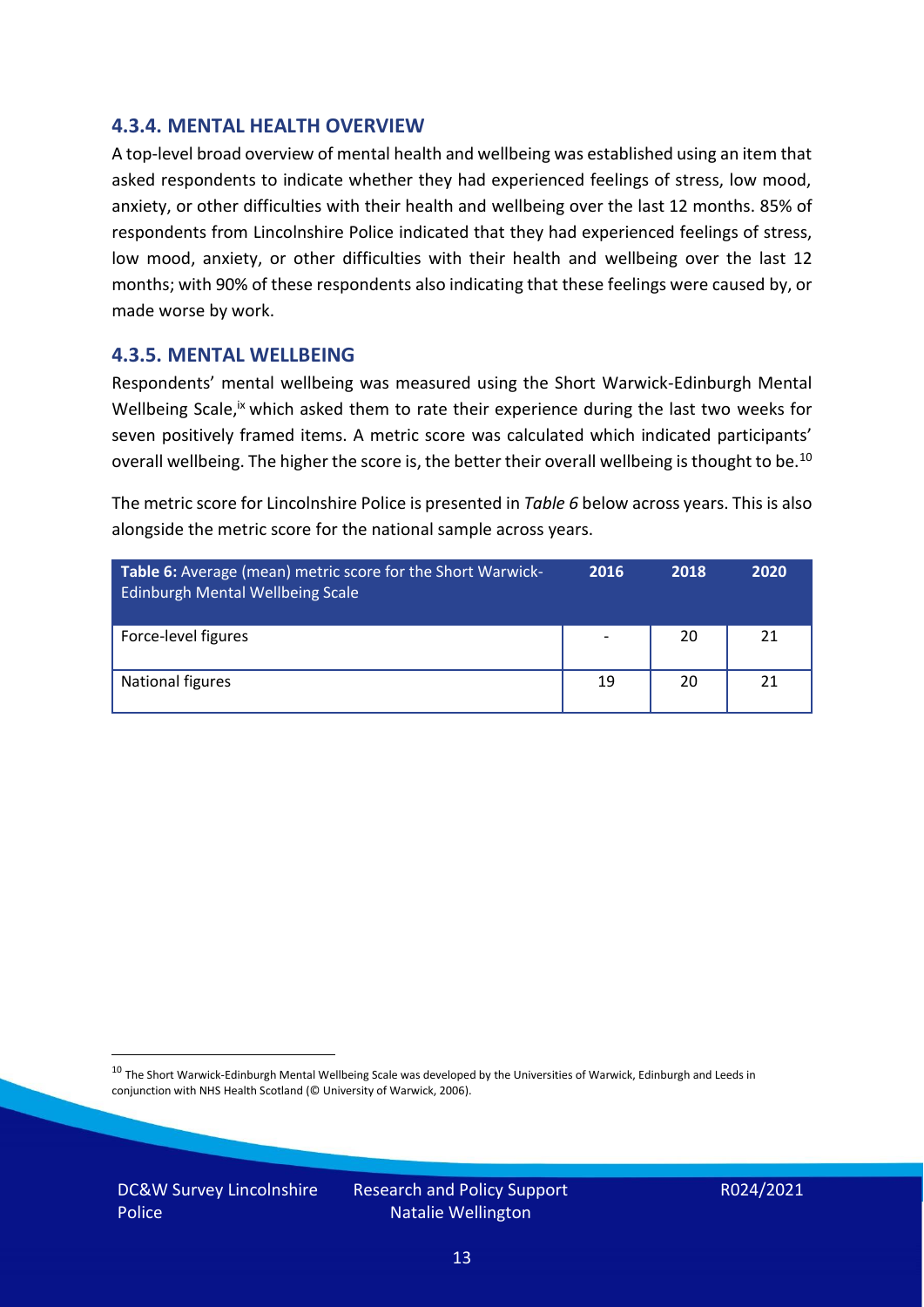# <span id="page-13-0"></span>**5. ABSENCE BEHAVIOUR**

### **5.1. ABSENCE**

48% of respondents from Lincolnshire Police reported *one* or *more* days of sickness absence and 27% of respondents indicated that at least one day of their sickness absence was attributable to stress, depression, or anxiety.

The national proportion of respondents who had taken *one* or *more* days of sickness absence was 48% and 32% of respondents indicated that at least one day of their sickness absence was attributable to stress, depression, or anxiety.

#### **5.2. PRESENTEEISM AND LEAVEISM**

Presenteeism is the act of attending work while ill. This has been shown to be associated with subsequent health decline, particularly in relation to burnout, $x$  and can lead to elevated absenteeism.<sup>xi</sup> Moreover, evidence suggests that presenteeism can compound the effects of the initial illness and negatively influence job satisfaction, resulting in negative job attitudes and withdrawal from work.<sup>xii</sup>

Leaveism is a term to describe hidden sickness absence and work undertaken during rest periods. A core dimension of leaveism includes using allocated time off such as annual leave entitlements to take time off when they are in fact unwell. Findings for Lincolnshire Police across years are presented in *Table 7* below.

| Table 7: Proportion of respondents reporting the<br>following absence behaviour once or more over the<br>previous 12 months |                             | 2016 | 2018 | 2020 |
|-----------------------------------------------------------------------------------------------------------------------------|-----------------------------|------|------|------|
| Presenteeism                                                                                                                | Due to Physical health      |      | 84%  | 69%  |
|                                                                                                                             | Due to Psychological health |      | 62%  | 68%  |
| annual leave to<br><b>Using</b><br>take time off due to                                                                     | Due to Physical health      |      | 39%  | 33%  |
| health                                                                                                                      | Due to Psychological health |      | 41%  | 44%  |

DC&W Survey Lincolnshire Police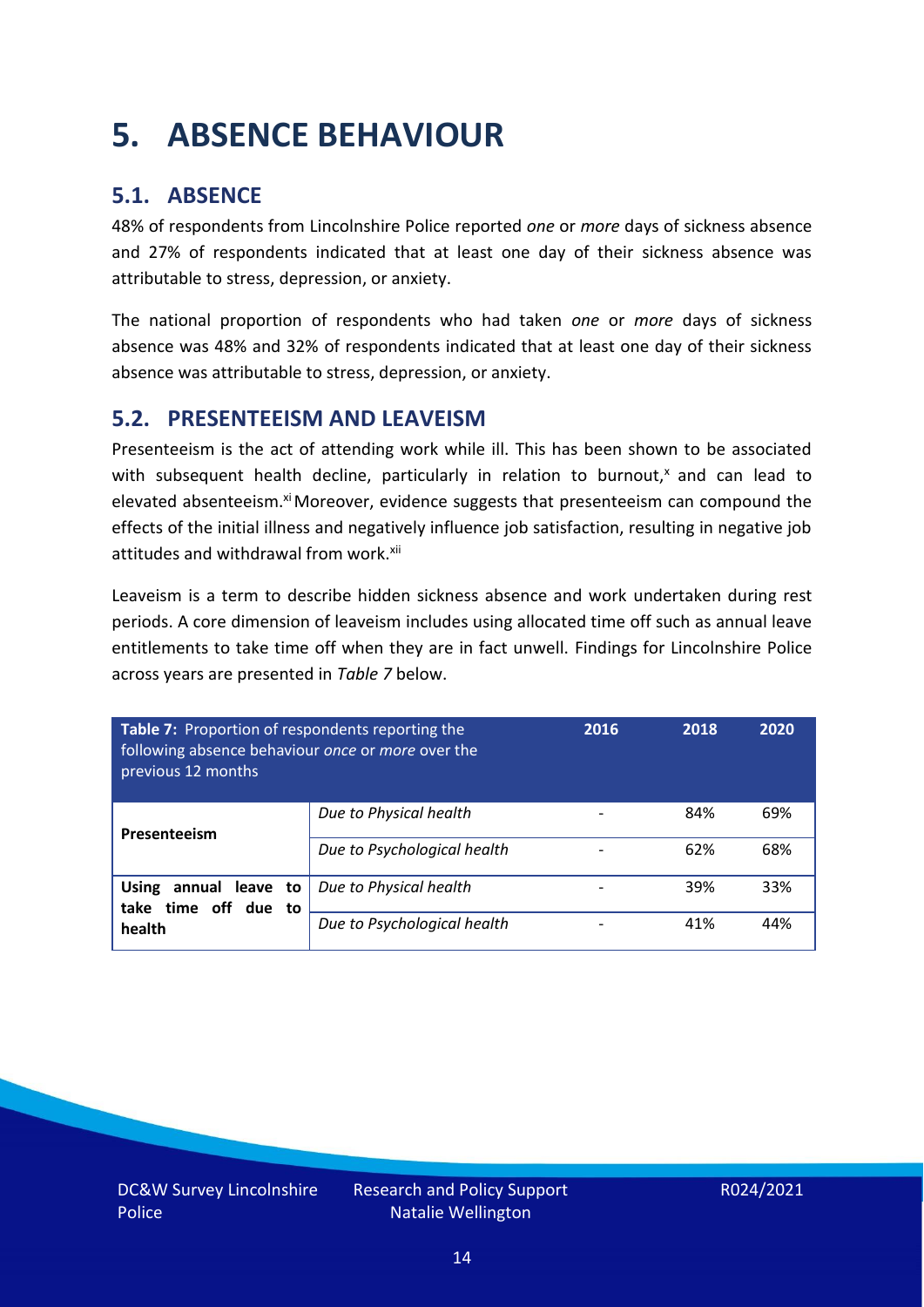# <span id="page-14-0"></span>**6. VIOLENCE AND PHYSICAL INJURIES**

### **6.1. VIOLENCE**

Verbal and physical violence was assessed using four questions regarding how often officers received verbal insults, verbal threats, spitting assaults, unarmed physical attacks, and attacks with a weapon from members of the public over the previous 12 months. Findings for Lincolnshire Police are presented in *Table 8* below.

**Table 8**: Force level figures for frequency of verbal and physical violence from members of the public

| Type of violent victimisation                                                          | Proportion of respondents indicating frequency<br>of experience as at least once a week |      |      |
|----------------------------------------------------------------------------------------|-----------------------------------------------------------------------------------------|------|------|
|                                                                                        | 2016                                                                                    | 2018 | 2020 |
| Verbal insults (e.g. swearing, shouting, abuse)                                        |                                                                                         | 31%  | 36%  |
| Verbal threats (e.g. threat of hitting, threat of<br>kicking)                          |                                                                                         | 21%  | 20%  |
| Spitting assaults (i.e. being deliberately spat<br>$upon)$ <sup>11</sup>               | $\cdots$                                                                                | 1%   | 2%   |
| Unarmed physical attacks (e.g. struggling to get<br>free, wrestling, hitting, kicking) |                                                                                         | 12%  | 14%  |
| Use of a deadly weapon (e.g. stick, bottle, axe,<br>firearm)                           |                                                                                         | 1%   | 0%   |

### **6.2. INJURIES**

23% of Lincolnshire Police respondents reported that they had suffered *one or more* injuries that required medical attention as a result of **work-related violence** in the last year.

This is *higher than* the proportion reporting *one or more* injuries as a result of **work-related violence** in the national sample (16%) and *higher than* the proportion reported by Lincolnshire Police in 2018 (15%).

13% of Lincolnshire Police respondents reported that they had suffered one or more injuries that required medical attention as a result of **work-related accidents** in the last year.

 $11$  Data on spitting assaults is not available for the year 2016 as the item was not included until the 2018 iteration of the survey.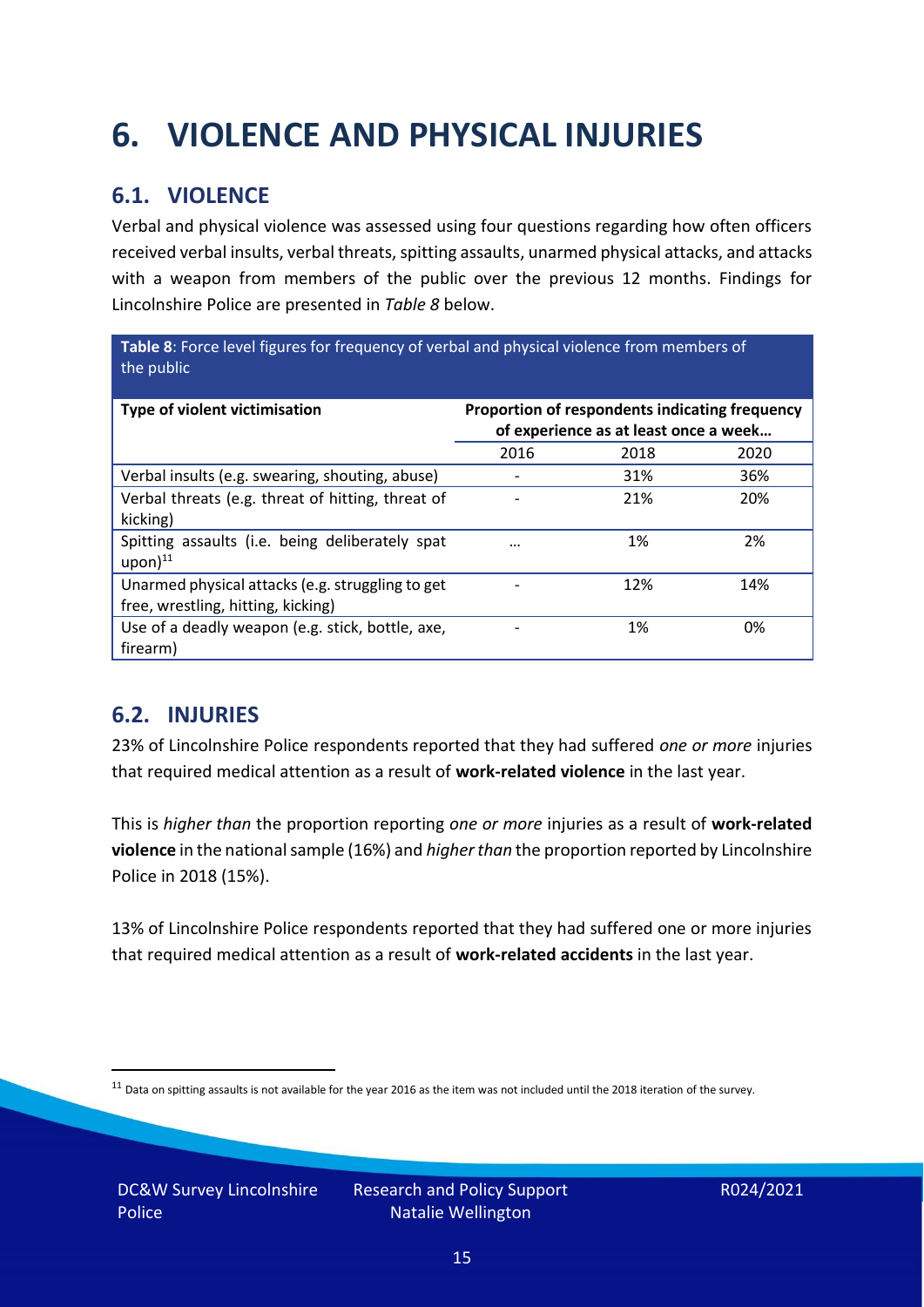This is *higher than* the proportion reporting *one or more* injuries as a result of **work-related accidents** in the national sample (11%) and *lower than* the proportion reported by Lincolnshire Police in 2018 (20%).

DC&W Survey Lincolnshire Police

Research and Policy Support Natalie Wellington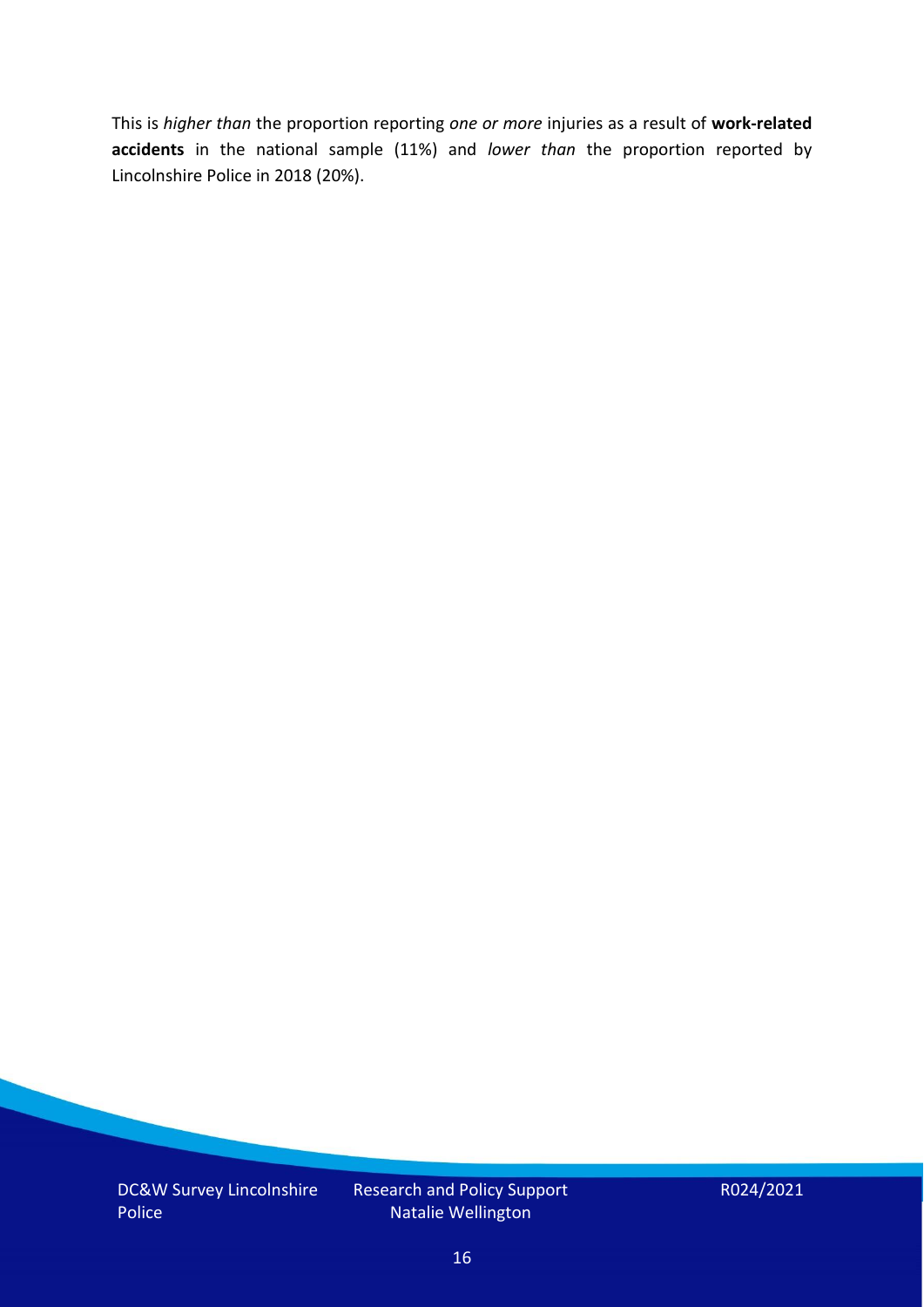# <span id="page-16-0"></span>**7. ORGANISATIONAL SUPPORT FOR MENTAL HEALTH AND WELLBEING**

### **7.1. DISCLOSURE**

Respondents who indicated that they had sought help for difficulties with mental health and wellbeing were presented with additional questions concerning disclosure to a line manager. 73% of respondents from Lincolnshire Police, for whom it was applicable, reported that they had disclosed seeking mental health and wellbeing support to their line managers. This can be compared with 60% reported by Lincolnshire Police in 2018.

#### **7.2. MENTAL HEALTH AND WELLBEING SUPPORT SERVICES**

Respondents were asked about mental health and wellbeing support services that are *reactive* (services that aim to help those that are already experiencing difficulties with their mental health and wellbeing), and *proactive* (services that aim to help people prevent difficulties with mental health and wellbeing from developing). Key findings for Lincolnshire Police are displayed in the tables below, with *Table 9* displaying both national and local proportions.

**Table 9**: Proportion of respondents reporting that they are *aware* of reactive and proactive mental health and wellbeing support services that their force offers

| <b>Questions</b>                                                                                                                                                                                                                   | Proportion of respondents |                  |
|------------------------------------------------------------------------------------------------------------------------------------------------------------------------------------------------------------------------------------|---------------------------|------------------|
|                                                                                                                                                                                                                                    | Force-level figures       | National figures |
| Reported being aware of reactive services that their force<br>offers to support the mental health and wellbeing of its<br>employees (e.g. counselling, helpline services, peer<br>support groups etc.)                             | 79%                       | 74%              |
| Reported being aware of proactive services that their<br>force offers to support the mental health and wellbeing<br>of its employees (e.g. resilience training, mindfulness<br>workshops, mental health awareness programmes etc.) | 28%                       | 43%              |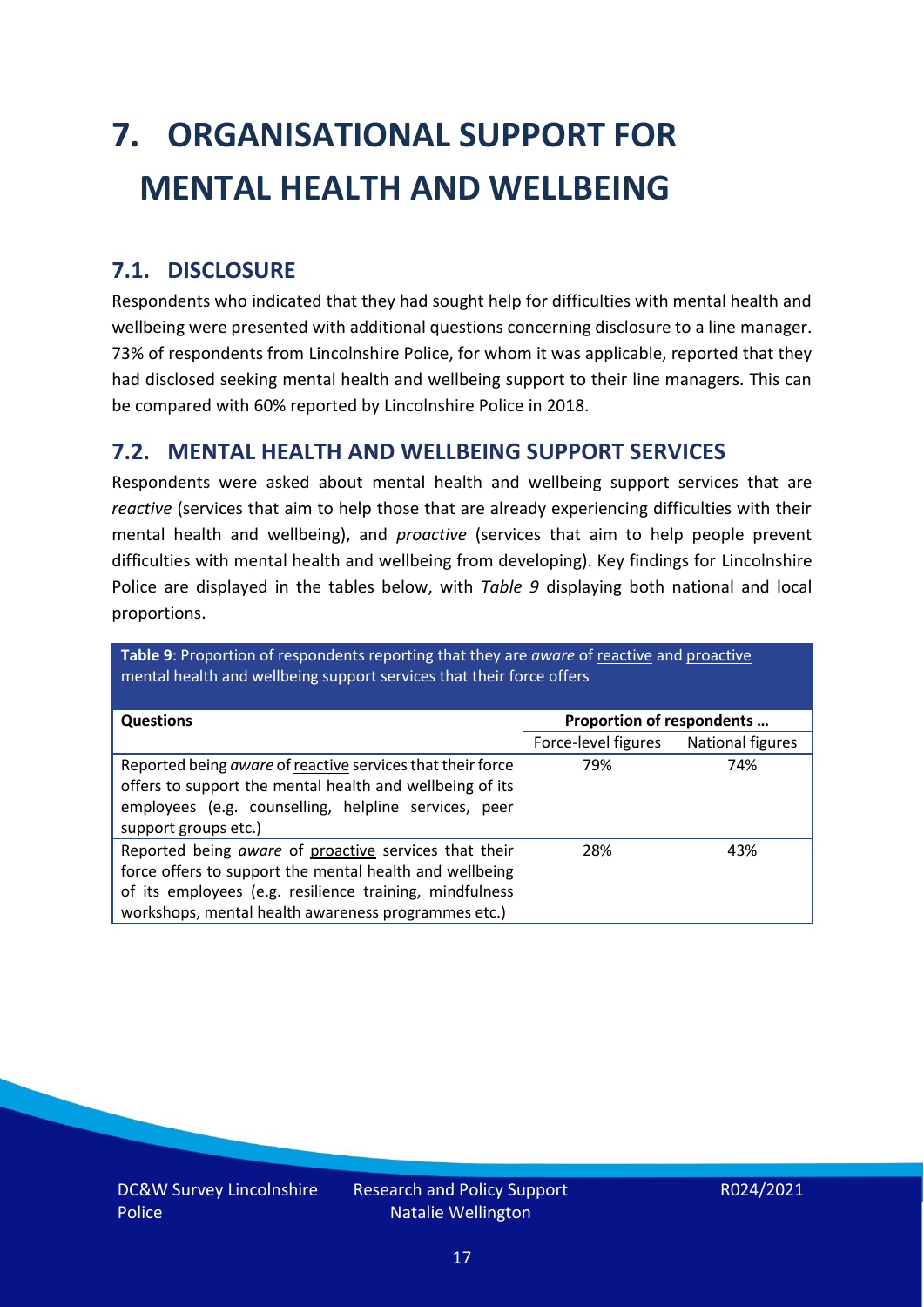### <span id="page-17-0"></span>**8. COVID-19 CRISIS**

Questions about the COVID-19 crisis have been included in this year's survey to help to better understand the impacts of working within the police service during this period. This section of the report specifically focusses on the personal impact of the COVID-19 crisis on officers, whilst organisational impacts have been reported at contextually appropriate points throughout the report.<sup>12</sup>

Respondents were asked whether they think they have or have had COVID-19. Comparisons for both national and local proportions are shown in *Table 10* below.

| Table 10: Proportion of respondents reporting whether<br>they have or have had COVID-19 | <b>Force-level</b><br>figures | <b>National</b><br>figures |
|-----------------------------------------------------------------------------------------|-------------------------------|----------------------------|
| Yes, confirmed by a positive antigen or antibody test                                   | 2%                            | 3%                         |
| Yes, based on strong personal suspicion or medical advice                               | 17%                           | 23%                        |
| No                                                                                      | 54%                           | 47%                        |
| Unsure                                                                                  | 27%                           | 27%                        |

27% of respondents from Lincolnshire Police said that they were *very* or *extremely worried* about the impact that the COVID-19 crisis will have on them personally. This can be compared to the national sample, where 22% said that they were *very* or *extremely worried* about the impact that the COVID-19 crisis will have on them personally.

Respondents from Lincolnshire Police were asked about their concern over the issues displayed in *Table 11* below (national and local proportions are shown).

| Table 11: Proportion of respondents reporting that they were very or extremely concerned over the<br>following |                           |                 |
|----------------------------------------------------------------------------------------------------------------|---------------------------|-----------------|
| <b>Statements</b>                                                                                              | Proportion of respondents |                 |
|                                                                                                                | Force-level               | <b>National</b> |
|                                                                                                                | figures                   | figures         |
| Becoming unwell with COVID-19 due to having close contact with                                                 | 31%                       | 34%             |
| someone who has COVID-19 in the line of duty                                                                   |                           |                 |
| Becoming unwell with COVID-19 due to being assaulted by someone                                                | 22%                       | 23%             |
| who has COVID-19 in the line of duty                                                                           |                           |                 |
| Having adequate access to COVID-19 testing (antigen                                                            | 38%                       | 37%             |
| and/or antibody diagnostic testing)                                                                            |                           |                 |
| Enforcing the lockdown restrictions                                                                            | 20%                       | 25%             |

<sup>12</sup> For more information please see the introduction to this report on page 3.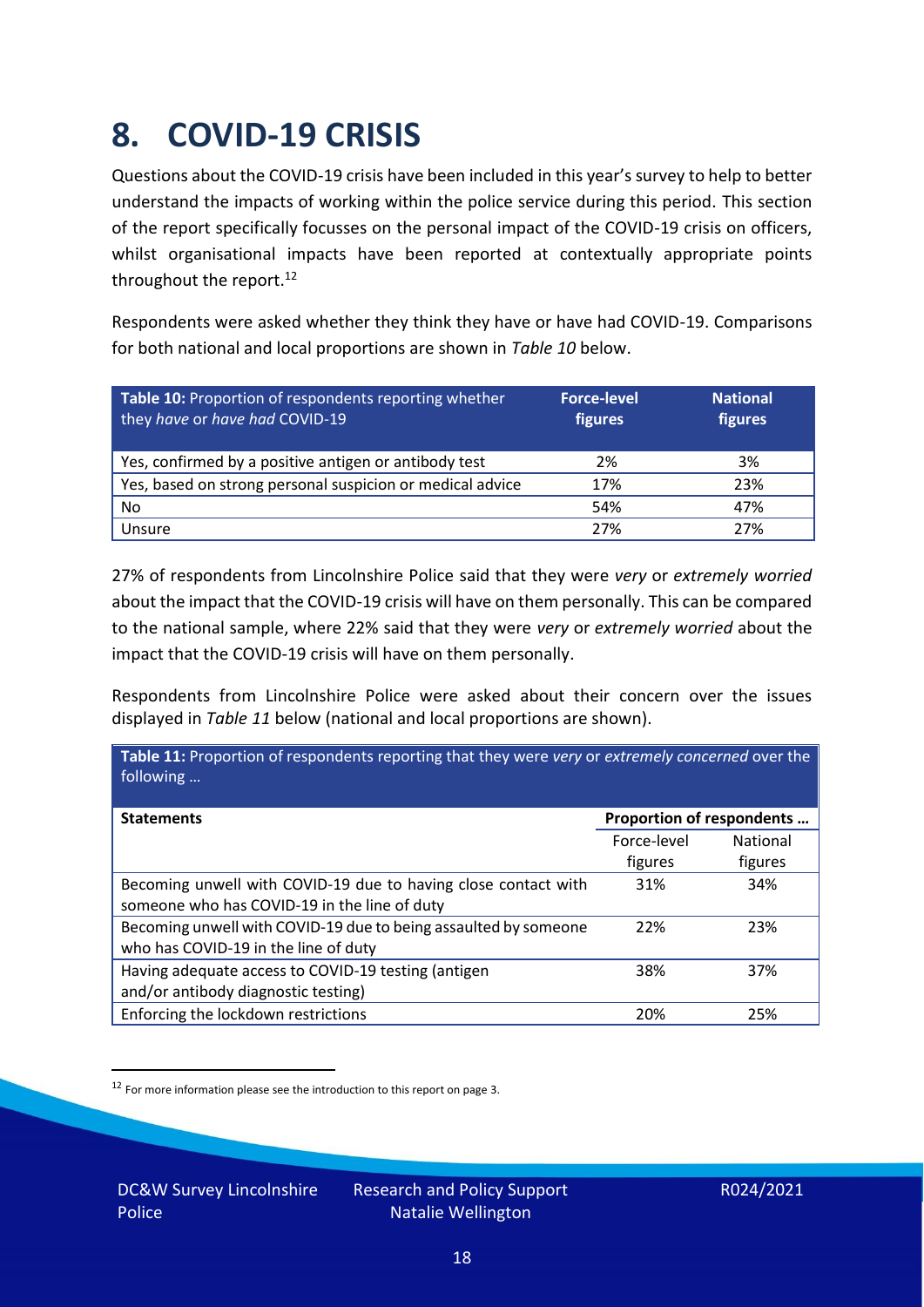Furthermore, 46% of respondents from Lincolnshire Police reported that they *disagreed* or *strongly disagreed* that they have all the equipment they personally need to protect them from COVID-19 whilst at work. This can be compared to the national sample, where 39% reported that they *disagreed* or *strongly disagreed* that they have all the equipment they personally need to protect them from COVID-19 whilst at work.

DC&W Survey Lincolnshire Police

Research and Policy Support Natalie Wellington